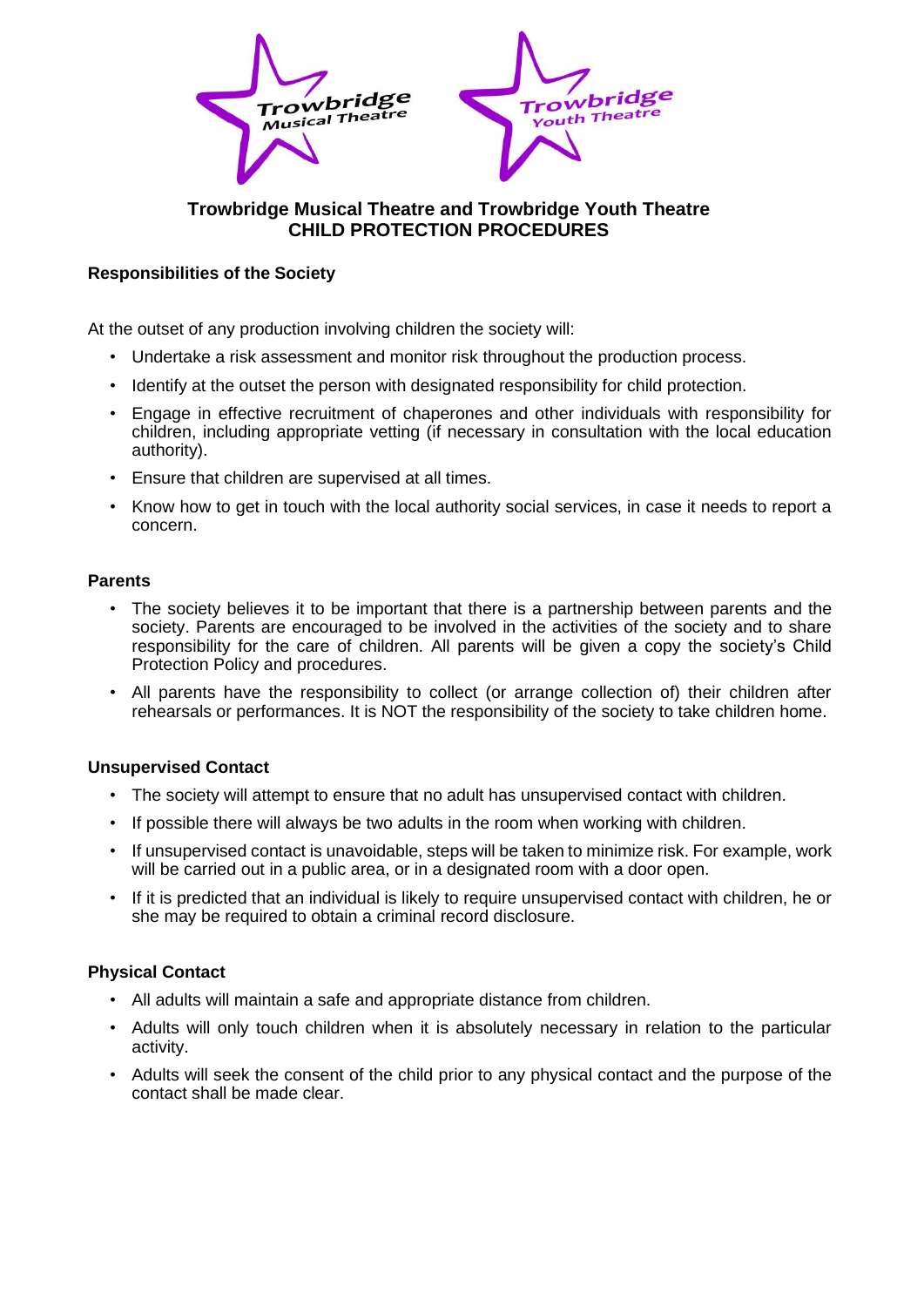#### **Managing sensitive information**

- Permission will be sought from the parents for use of photographic material featuring children for promotional or other purposes.
- The society's web-based materials and activities will be carefully monitored for inappropriate use.
- The society will ensure confidentiality in order to protect the rights of its members, including the safe handling, storage and disposal of any sensitive information such as criminal record disclosures.

#### **Suspicion of abuse**

- If you see or suspect abuse of a child while in the care of the society, please make this known to the person with responsibility for child protection. If you suspect that the person with responsibility for child protection is the source of the problem, you should make your concerns known to a member of the Committee.
- Please make a note for your own records of what you witnessed as well as your response, in case there is follow-up in which you are involved.
- If a serious allegation is made against any member of the society, chaperone, venue staff etc., that individual will be suspended immediately until the investigation is concluded. The individual will be excluded from the theatre, rehearsal rooms etc. and will not have any unsupervised contact with any other children in the production.

#### **Disclosure of abuse**

If a child confides in you that abuse has taken place:

- Remain calm and in control but do not delay taking action.
- Listen carefully to what has been said. Allow the child to tell you at their own pace and ask questions only for clarification. Don't ask questions that suggest a particular answer.
- Don't promise to keep it a secret. Use the first opportunity you have to share the information with the person with responsibility for child protection. Make it clear to the child that you will need to share this information with others. Make it clear that you will only tell the people who need to know and who should be able to help.
- Reassure the child that 'they did the right thing' in telling someone.
- Tell the child what you are going to do next.
- Speak immediately to the person with responsibility for child protection. It is that person's responsibility to liaise with the relevant authorities, usually social services or the police.
- As soon as possible after the disclosing conversation, make a note of what was said, using the child's own words. Note the date, time, any names that were involved or mentioned, and who you gave the information to. Make sure you sign and date your record.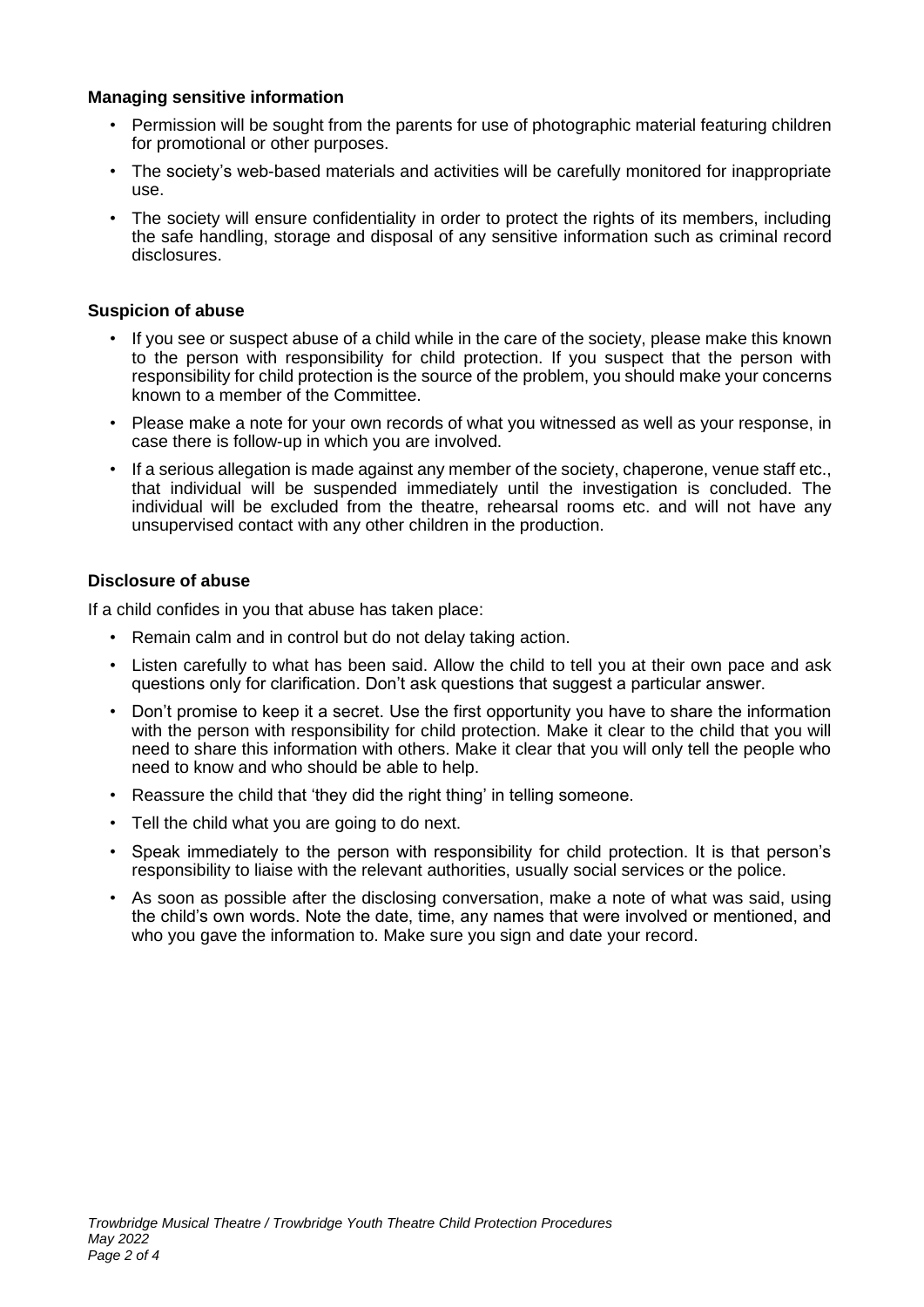### **Recording**

- In all situations, including those in which the cause of concern arises from a disclosure made in confidence, the details of an allegation or reported incident will be recorded, regardless of whether or not the concerns have been shared with a statutory child protection agency.
- An accurate note shall be made of the date and time of the incident or disclosure, the parties involved, what was said or done and by whom, any action taken to investigate the matter, any further action taken e.g. suspension of an individual, where relevant the reasons why the matter was not referred to a statutory agency, and the name of the persons reporting and to whom it was reported.
- The record will be stored securely and shared only with those who need to know about the incident or allegation.

## **Rights & Confidentiality**

- If a complaint is made against a member of the society, he or she will be made aware of his rights under the society's disciplinary procedures.
- No matter how you may feel about the accusation, both the alleged abuser and the child who is thought to have been abused have the right to confidentiality under the Data Protection Act 2018. Remember also that any possible criminal investigation could be compromised through inappropriate information being released.
- In criminal law the Crown, or other prosecuting authority, has to prove quilt and the defendant is presumed innocent until proven guilty.

### **Accidents**

- To avoid accidents, chaperones and children will be advised of "house rules" regarding health and safety and will be notified of areas that are out of bounds. Children will be advised of the clothing and footwear appropriate to the work that will be undertaken.
- If a child is injured while in the care of the society, a designated first-aider will administer first aid and the injury will be recorded in the society's accident book. This record will be countersigned by the person with responsibility for child protection.
- If a child joins the production with an obvious physical injury a record of this will be made in the accident book. This record will be countersigned by the person with responsibility for child protection. This record can be useful if a formal allegation is made later and will also be a record that the child did not sustain the injury while participating in the production.

### **Criminal Record Disclosures**

- If the society believes it is in its best interests to obtain criminal record disclosures for chaperones or other personnel, it will inform the individual of the necessary procedures and the level of disclosure required. A Standard disclosure will apply for anyone with supervised access to children. An Enhanced disclosure will be required for anyone with unsupervised access.
- The society will have a written code of practice for the handling of disclosure information.
- The society will ensure that information contained in the disclosure is not misused.